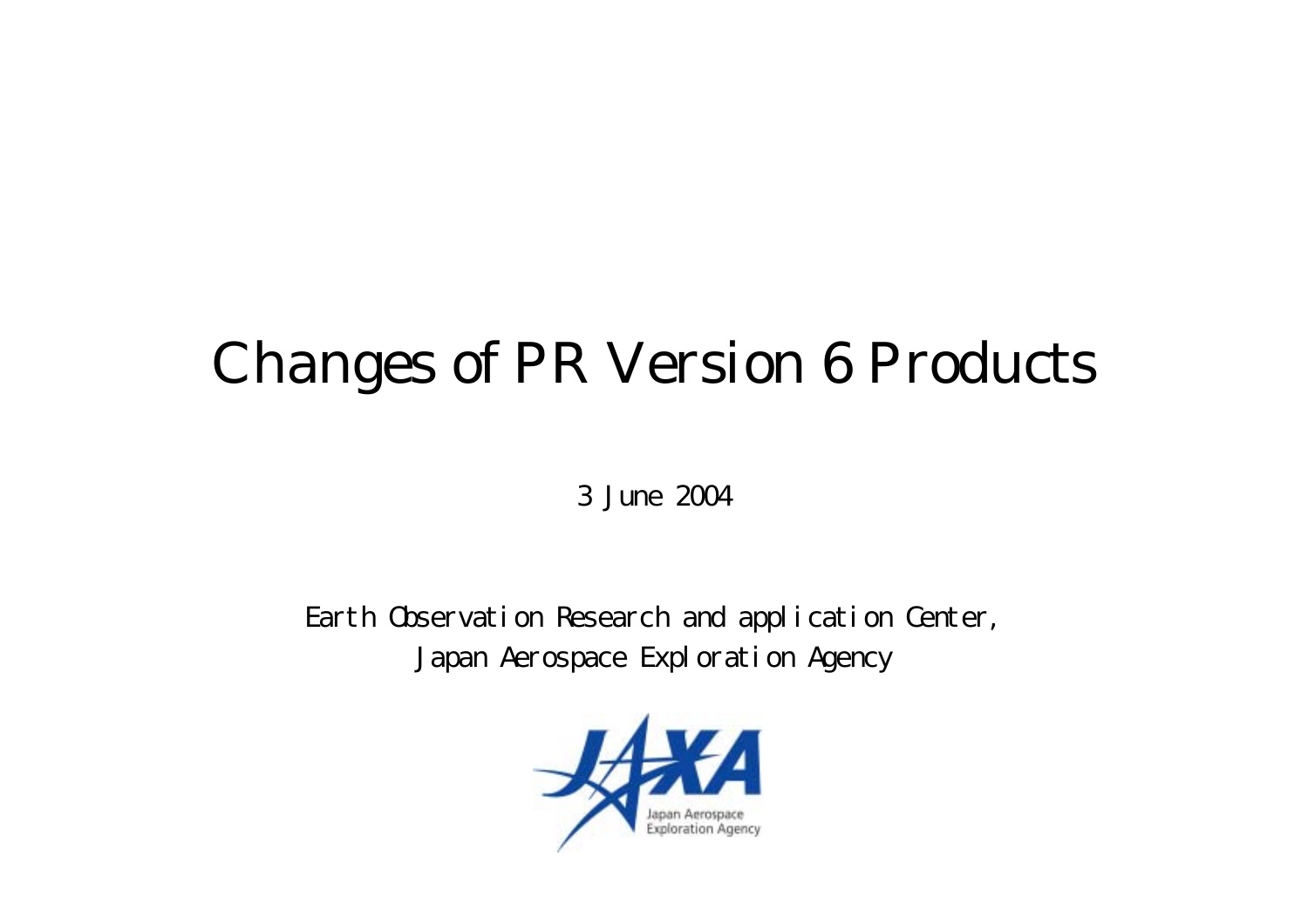

# **(1) 1B21**

- ♦ **Minor changes are done in calibration table. New table has smoother change between linear part and parabolic part. Lower non-linear part is replaced by linear curve.**
- ♦ **Receiver Calibration coefficient is changed form –0.65 to -0.99.**
- $\blacklozenge$  **BinSurfPeak detection algorithm is modified.** 
	- z **BinSurfPeak is re-calculated for the cases that surface peak is masked by strong rain attenuation.**
	- **In order to distinguish this case from ordinary cases, new LWFlag (LandOceanFlag) is added as follows:**
		- **---LWFlag = 3 (Ocean w/ attenuation)**
		- **--- LWFlag = 4 (Land w/ attenuation)**
		- **--- LWFlag = 5 (Coast w/ attenuation)**

# **(2) 1C21: No change**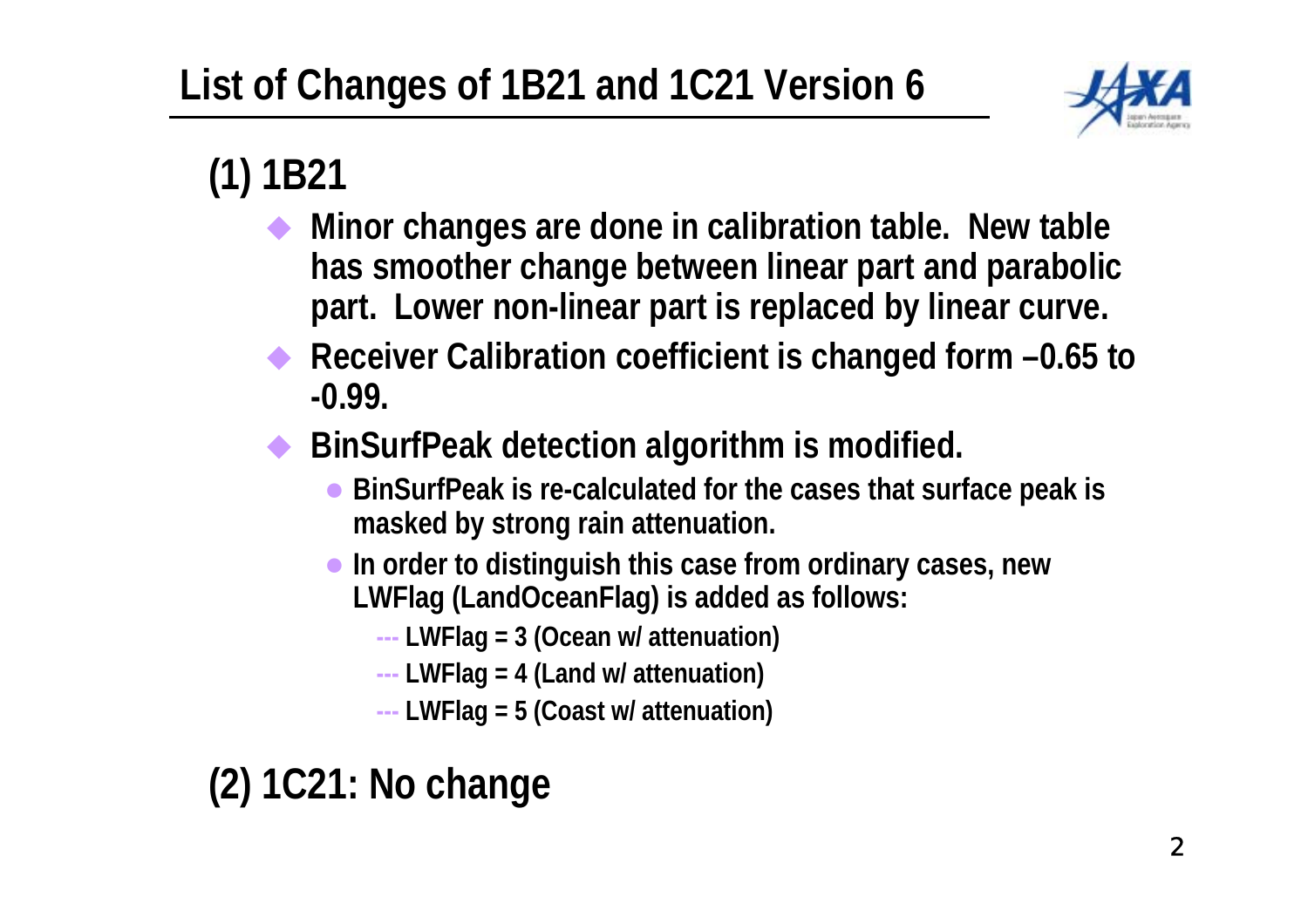# **List of Changes of 2A21 Version 6**



#### **Implement hybrid surface reference over ocean Change in angle bin definition**

- ¾ **In previous versions extent of angle bin was taken to be equal to the size of the cross-track beamwidth**
- ¾ **But cross-track beamwidth is a function of inc. angle**
- ¾ **In present version, angle bin is fixed at 0.750**
- ¾ **Counts in angle bins now are more uniform than in v5**

#### ◆ Use of scOrientation parameter

- ¾ **In previous versions, right & left-hand sides of swath were not correctly distinguished**
- ¾ **This effectively mixed the surface reference data from right & left hand sides**
- ¾ **scOrientation parameter is now used to separate right & left-hand sides of swath**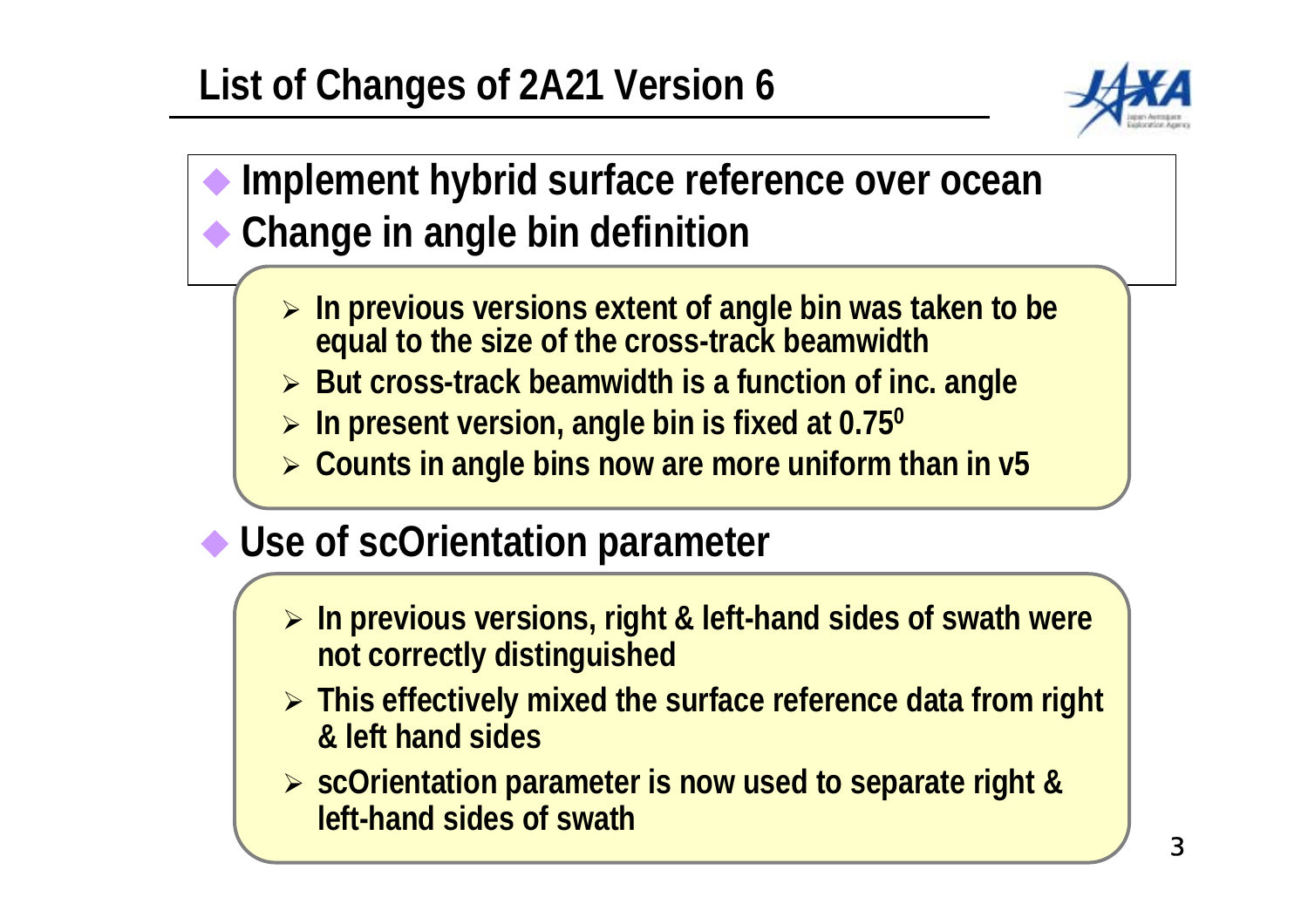

- **Rain type flag: 2 digits**→**3 digits**
- **Changed criteria for other type, whose count decreases in V6**
- **All the shallow isolated is convective**
- **Introduced Shallow non-isolated**
- **Changed BB detection code, allowing Z below BB can be larger than Z at BB peak.**
- **When BB is detected, rain type is stratiform**
- **Introduced BB boundaries and BB width**
- **Introduced rain probable (no effect on other products)**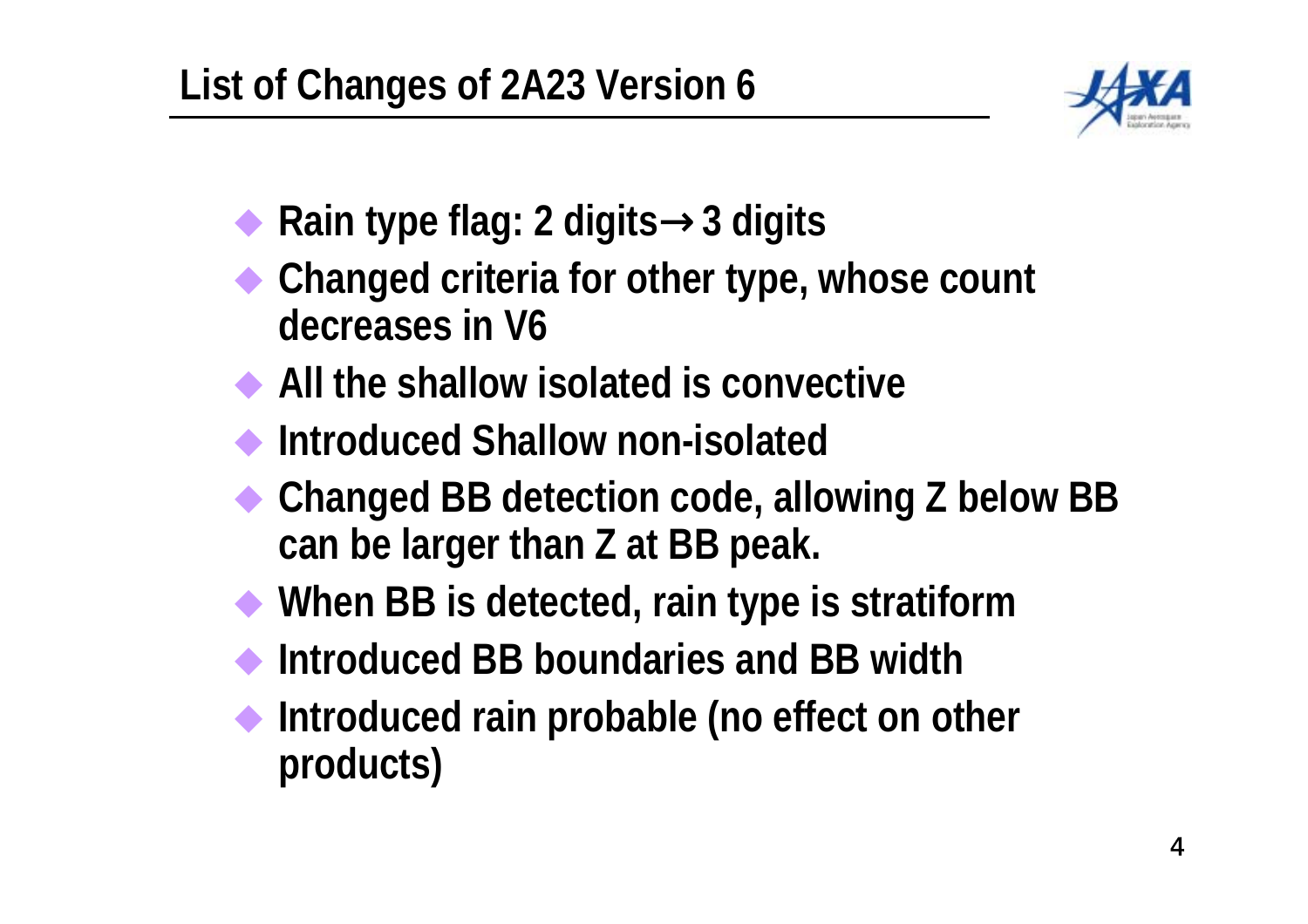

**1**

#### **Removal of the 4 known bugs**

- ¾**Bias of half range in the bright-band height.**
- ¾ **Errors in the table of height dependence of rain drop falling speed.**
- ¾ **Error in the equation for correcting the non-uniform beam filling (NUBF) effect.**
- ¾ **Error in the formula to calculate the error of the path-integrated attenuation (PIA).**
- **Improvement of estimation of rain rate in the range that is cluttered by the surface echo.**
- **Outputting the statistical expectations of rainfall rate**  *R* **and radar reflectivity factor**  *Z* **by using Bayesian method.**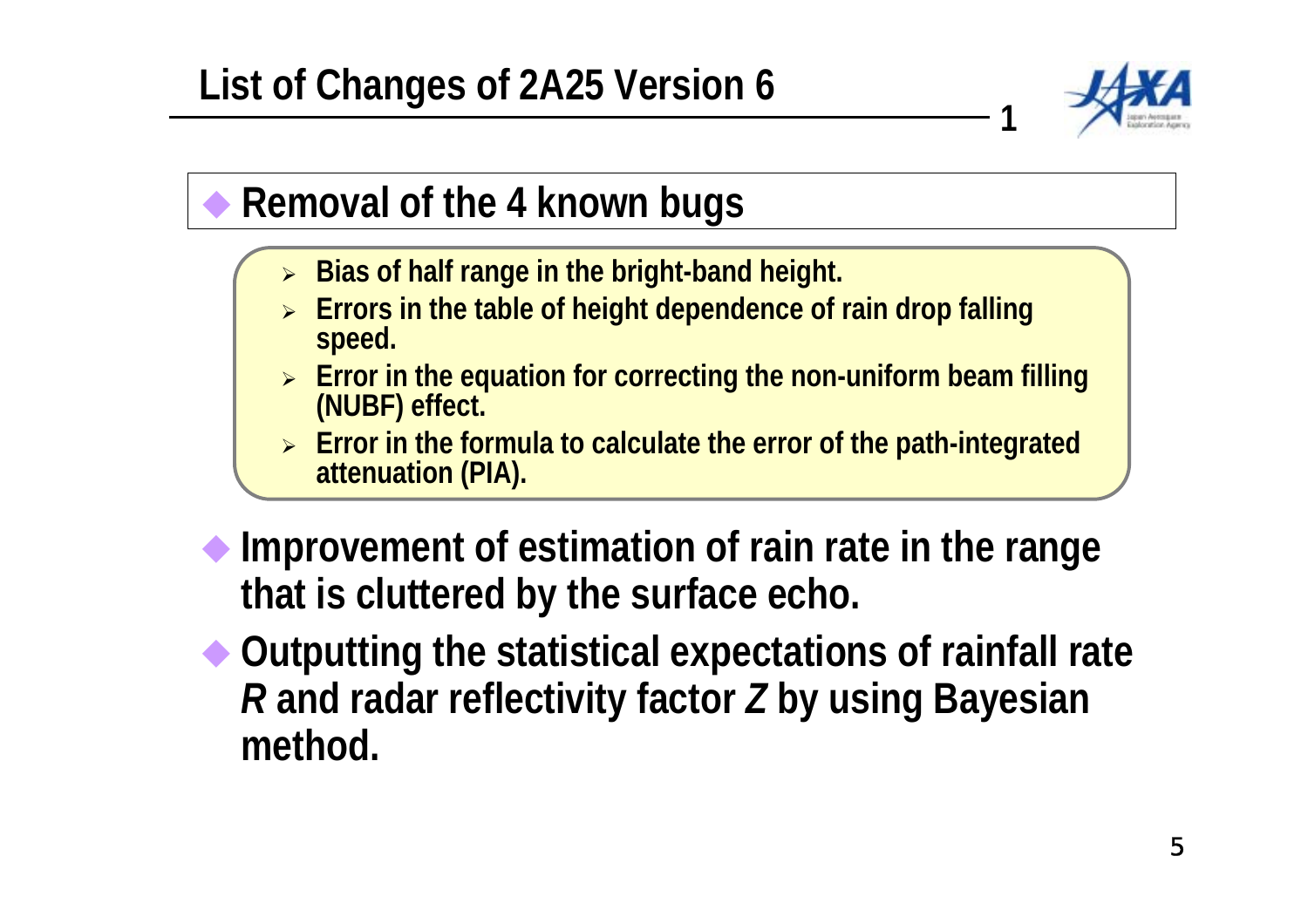

**2**

#### **Addition and modification of output variables**

- $\blacktriangleright$ Interval of integration of rain rate (now from top of the storm to the surface)
- **⊳** Outputting **<u>o</u>** instead of the weight in the hybrid surface **reference method.**
- ¾ **Vertical accumulation (column content) of precipitation water content from the top of storm to the surface, and its values at 5 nodal points.**
- ◆ Removal of unrealistically large values of Z and R due **to graupel or hail.**
- **Effect of gaseous attenuation**
- **Initial DSD model**
	- **Adjustment of initial error estimates in and**  $\alpha$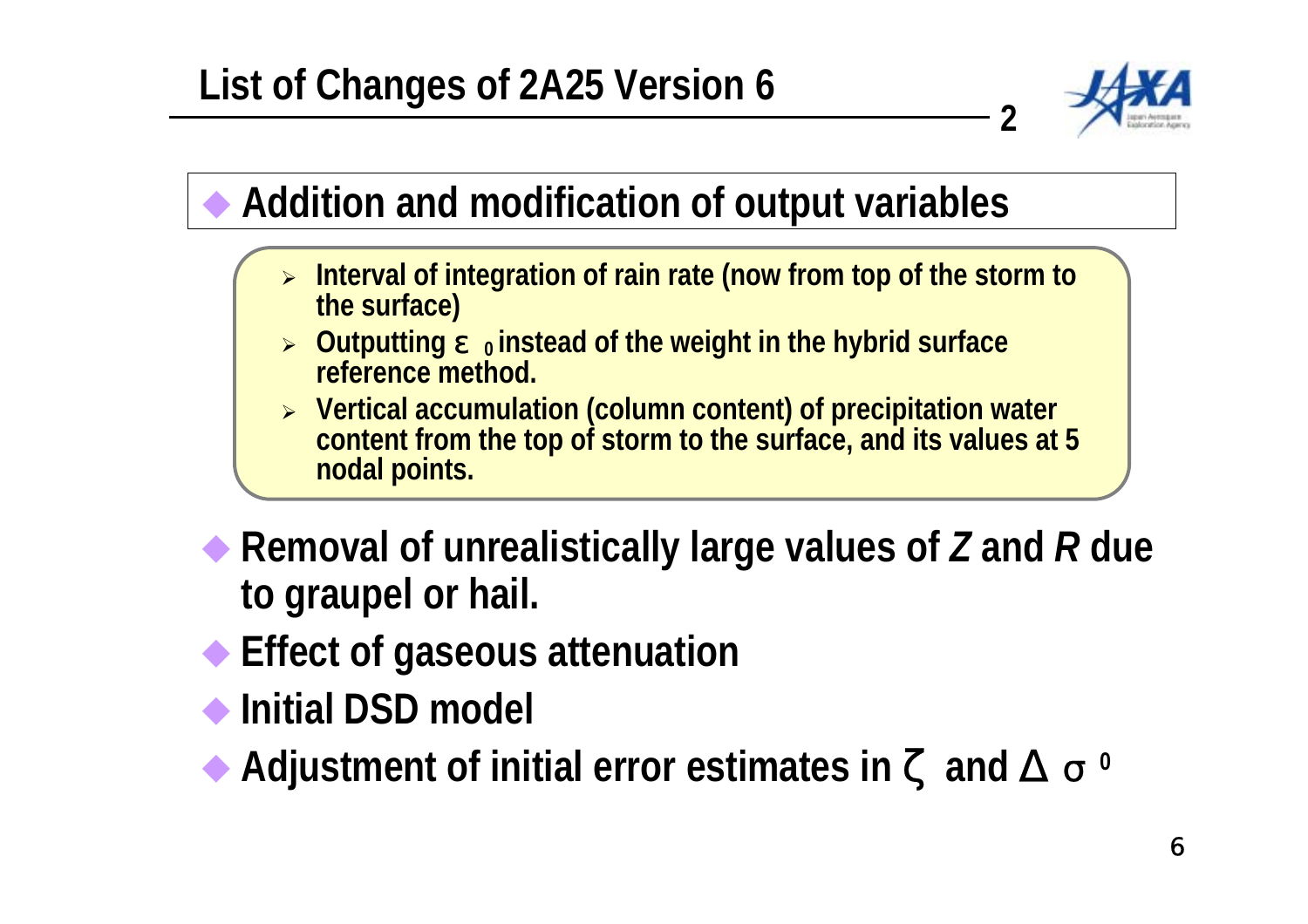# **3A25 Version 6 : New Products in 3A25**



- $\blacklozenge$  **Nadir bright-band products (from 2A23)**
	- **--- Height of BB --- Width of BB --- Maximum Z value within BB**
- $\blacklozenge$  **Estimated surface rain rate (from 2A25)**
	- **--- Includes low and high resolutions --- Includes statistics conditioned on rain type**
- ♦ **Near surface rain rate (from 2A25)** 
	- **--- Unconditioned statistics already defined in version 5**
	- **--- Add conditional statistics**
- ◆ a, b parameters in R=aZ<sup>b</sup> relationship (derived from 2A25)
	- **---Coefficients derived from regression line fit through pairs of (logZ, logR) points**
	- **--- Low and high resolution --- Conditioned on rain type**
	- **--- Heights: near-surface and 2 km**
- **New rain categories (from 2A23)**
	- **--- Isolated shallow, low & high res --- Non-isolated shallow, low & high res**
	- **--- (note that low & high resolution products include counts & mean, std dev of RR; histogram computed only for low res. products)**
	- ε**,** ε **0 statistics**

 $\blacklozenge$ 

- **--- Conditioned on strat/conv only (exclude all-rain conditioning)**
- **--- Low and high resolution**
- **--- Statistics should be taken over same subset of data, but**
	- **Reliable/marginally reliable subset from 2A21 (present procedure) ?**
	- **Use more stringent filter of data from 2A25?**